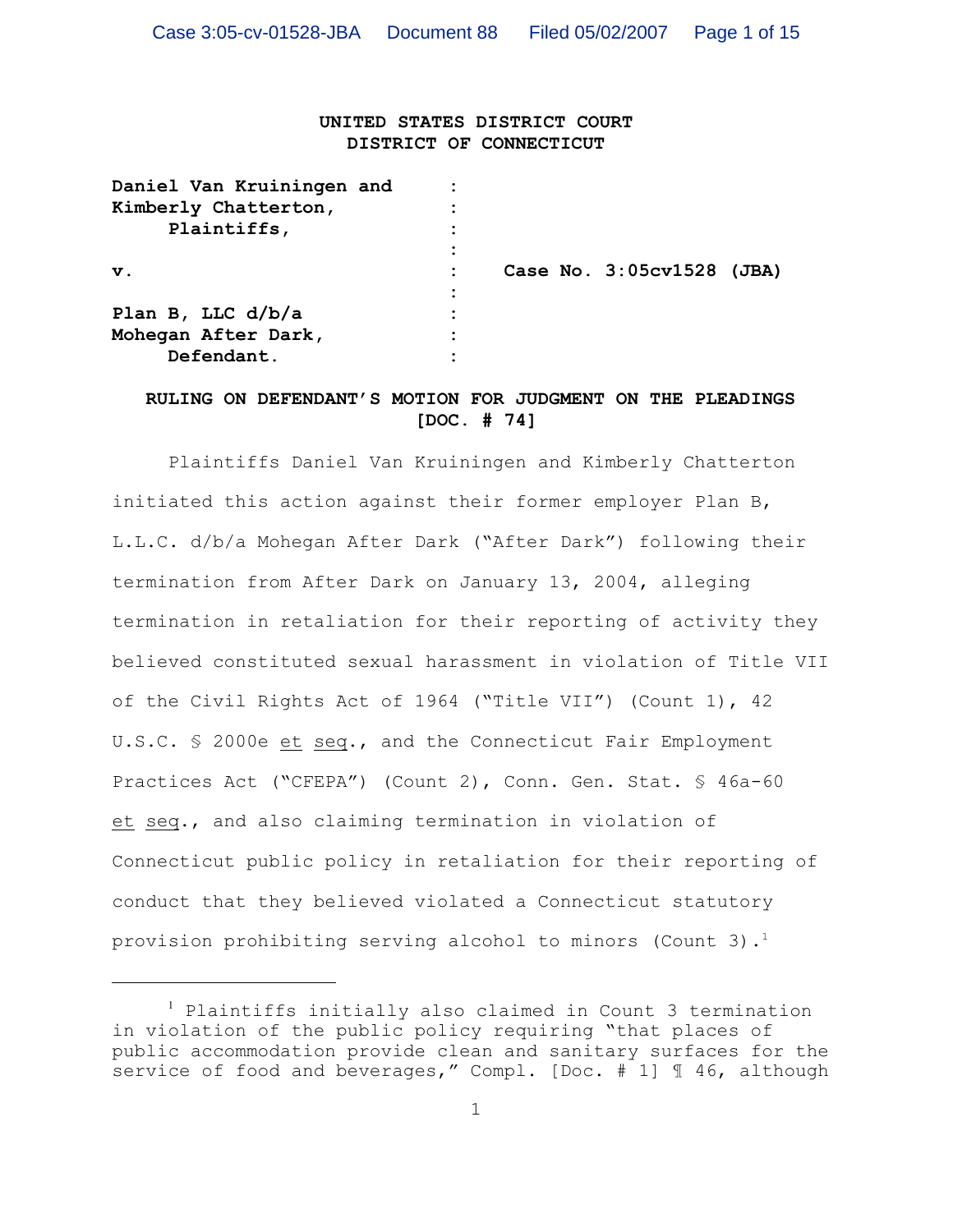The facts underlying this dispute, as outlined in the Complaint [Doc. # 1], include that early on the morning of December 7, 2003, plaintiff Chatterton walked through three clubs owned by defendant on the premises of the Mohegan Sun Casino, collectively operated under the name Mohegan After Dark; Chatterton was Club Manager of one of these three clubs. Compl. ¶¶ 15-21, 22. In one of the clubs, Chatterton encountered George Wright, General Manager of Mohegan After Dark, with two bartenders and a 20-year old female employee who was obviously intoxicated; Chatterton later spoke with the two bartenders who informed her that Wright had instructed them to serve drinks to the young employee for the purpose of causing her to become intoxicated. Id. ¶¶ 22-24. Chatterton informed Van Kruiningen of the events she had observed, together they obtained a copy of the video recording of the events from the security camera, and they each reported the events to the owners of After Dark (Chatterton to David Brilliant, co-owner, and Van Kruiningen to Patrick Lyons, manager and "principal owner"). Id. ¶¶ 25-32.

Defendant now moves pursuant to Fed. R. Civ. P. 12(c) for judgment on the pleadings dismissing Count 3, contending that Connecticut public policy is inapplicable to events which occurred within the Reservation of the Mohegan Tribe of Indians

in briefing on this Motion plaintiffs represent that they "will not pursue that policy," Pl. Opp. [Doc. # 79] at 6 n.2.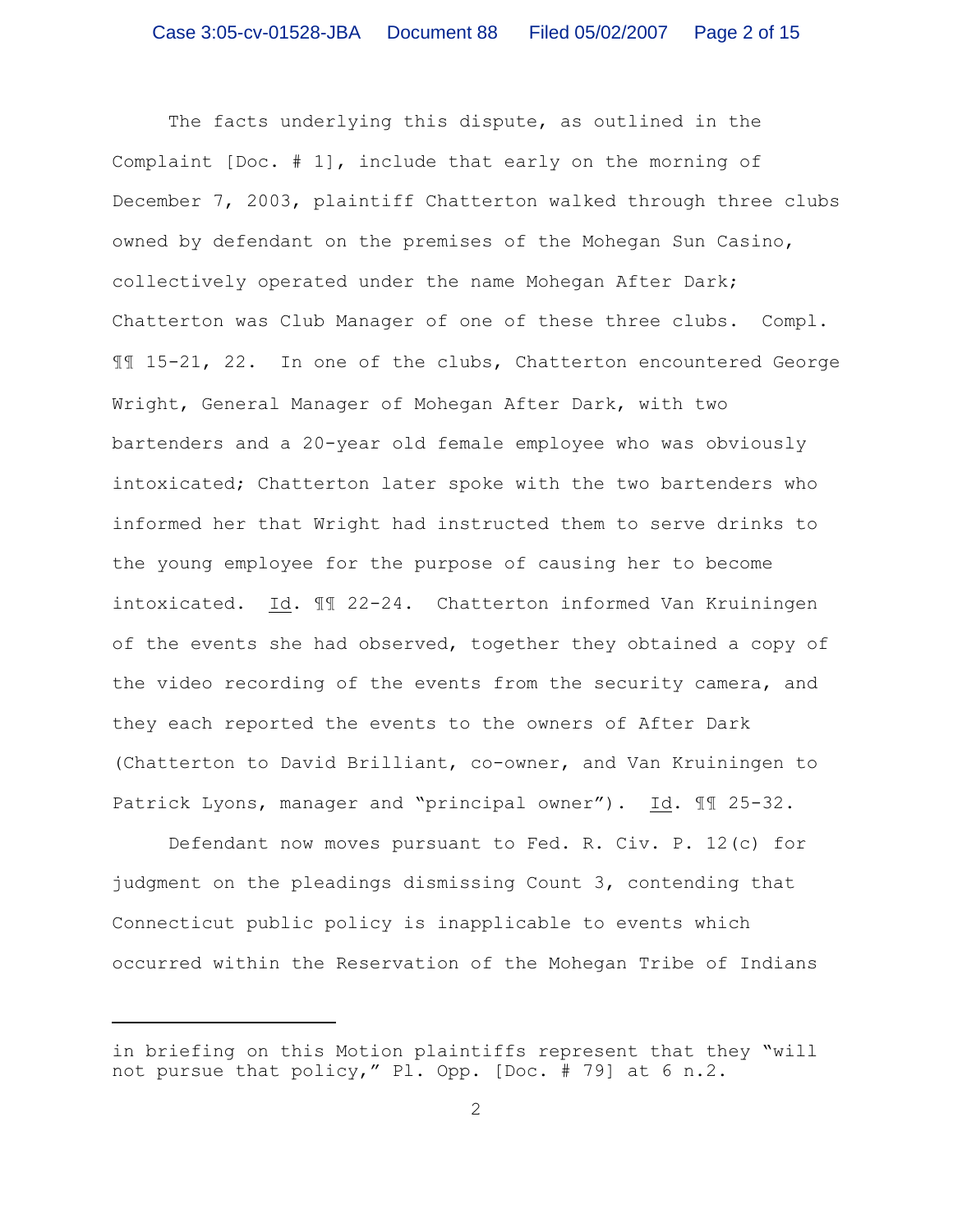of Connecticut (the "Reservation") and also contending that Count 3 is not legally viable under Connecticut law. See Mot. Judg. on Pleadings [Doc. # 74]. For the reasons that follow, defendant's Motion will be denied.

### **I. Standard**

Fed. R. Civ. P. 12(c) provides that "[a]fter the pleadings are closed but within such time as not to delay the trial, any party may move for judgment on the pleadings." The "standard for granting a Rule 12(c) motion for judgment on the pleadings is identical to that of a Rule 12(b)(6) motion for failure to state a claim." Patel v. Contemporary Classics of Beverly Hills, 259 F.3d 123, 126 (2d Cir. 2001). "In both postures, the district court must accept all allegations in the complaint as true and draw all inferences in the non-moving party's favor.  $\cdot$  . . The court will not dismiss the case unless it is satisfied that the complaint cannot state any set of facts that would entitle him to relief." Id.

To survive defendant's Motion, plaintiffs must set forth "'a short and plain statement of the claim' that will give the defendant fair notice of what the plaintiff[s'] claim is and the grounds upon which it rests." Conley v. Gibson, 355 U.S. 41, 47 (1957) (quoting Fed. R. Civ. P. 8(a)(2)); see also Swierkiewicz v. Sorema N.A., 534 U.S. 506 (2002). "The issue is not whether a plaintiff will ultimately prevail but whether the claimant is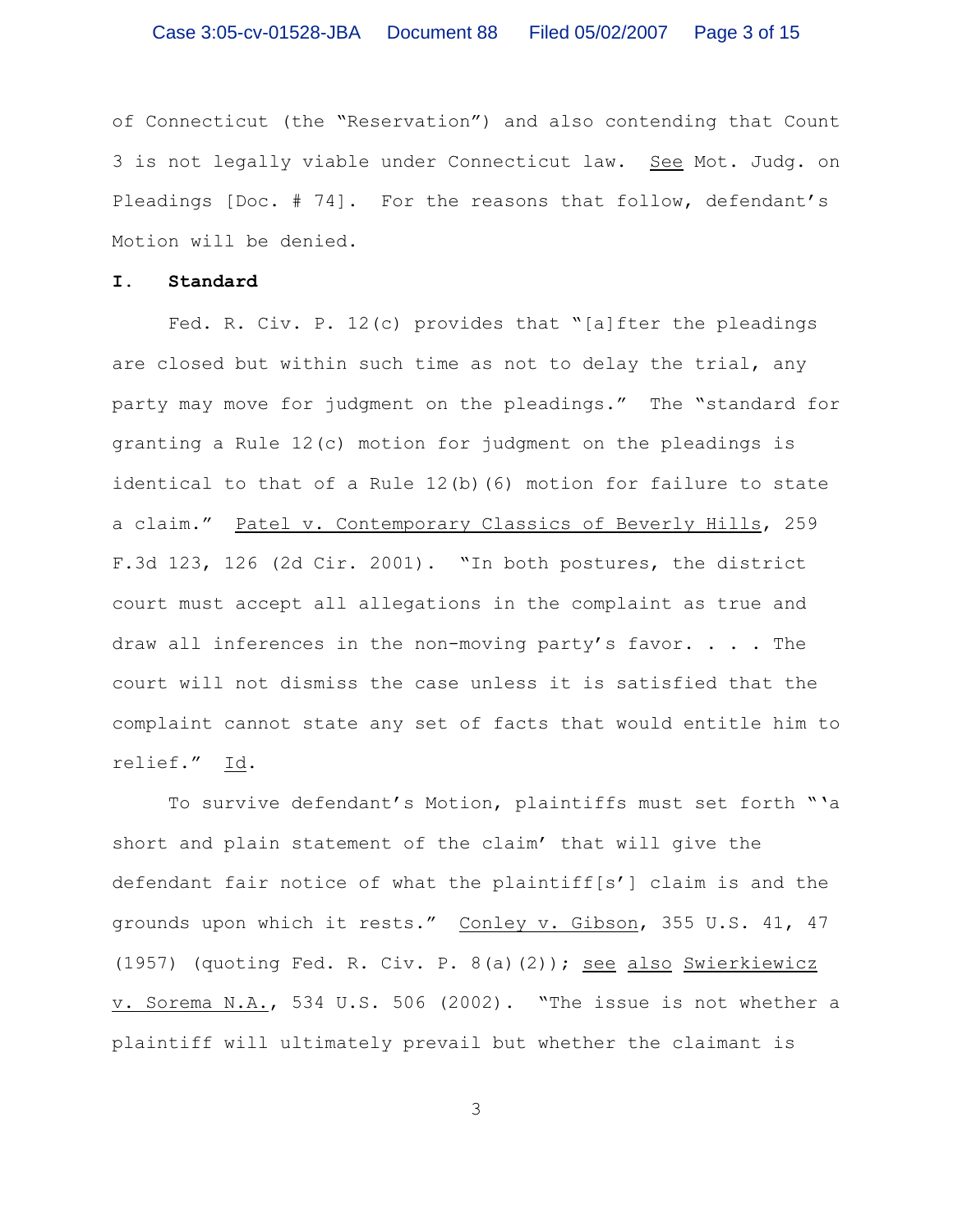entitled to offer evidence to support the claims. Indeed it may appear on the face of the pleadings that a recovery is very remote and unlikely but that is not the test." Scheuer v. Rhodes, 416 U.S. 232, 236 (1974).

### **II. Discussion**

#### A. Other Statutory Remedies

As a general matter, employment relationships in Connecticut are "at-will" absent a contract to the contrary. See Thibodeau v. Design Group One Architects, LLC, 802 A.2d 731, 735 (Conn. 2002)**.** However, in 1980, the Connecticut Supreme Court "sanctioned a common-law cause of action for wrongful discharge in situations in which the reason for the discharge involved impropriety derived from some important violation of public policy. . . . In doing so, [Connecticut] recognized a public policy limitation on the traditional employment at-will doctrine in an effort to balance the competing interests of employers and employees." Id. at 735-36 (citing Sheets v. Teddy's Frosted Foods, Inc., 427 A.2d 385 (Conn. 1980))."'The cases which have established a tort or contract remedy for employees discharged for reasons violative of public policy have relied upon the fact that in the context of their case the employee was otherwise without a remedy and that permitting the discharge to go unaddressed would leave a valuable social policy to go unvindicated.'" Burnham v. Karl & Gelb, P.C., 745 A.2d 178, 182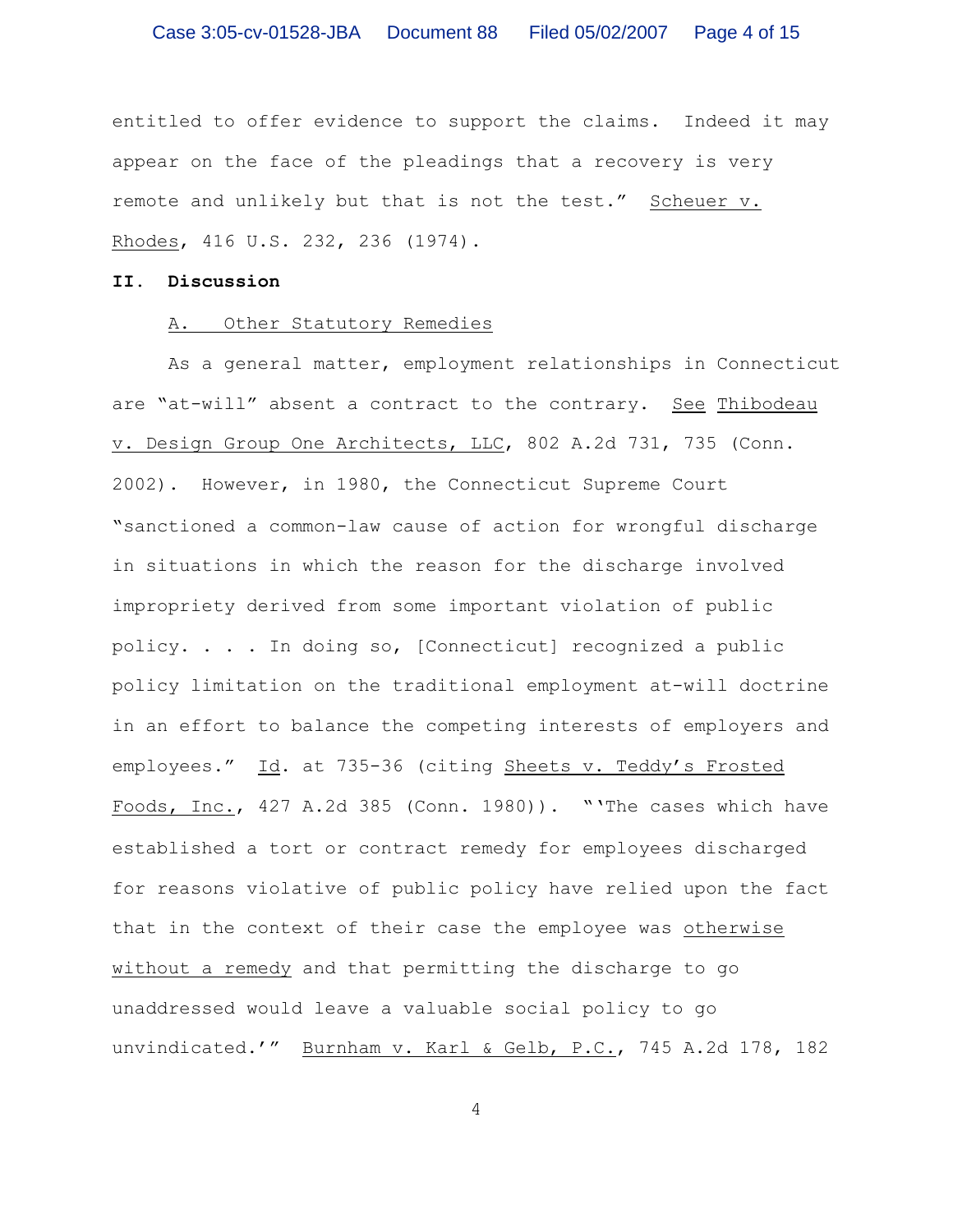(Conn. 2000) (holding that plaintiff could not claim discharge in violation of public policy where statute on which claimed public policy was premised provided plaintiff a remedy) (emphasis in original) (citing Atkins v. Bridgeport Hydraulic Co., 501 A.2d 1223, 1226 (Conn. Ct. App. 1985)).<sup>2</sup> In articulating the public policy exception to the at-will employment doctrine, the Connecticut Supreme Court "'intended merely to provide a 'modicum of judicial protection' for those who did not already have a means of challenging their dismissals under state law.'" Medvey v. Oxford Health Plans, 313 F. Supp. 2d 94, 99 (D. Conn. 2004) (citing Banerjee v. Roberts, 641 F. Supp. 1093, 1108 (D. Conn. 1986), and Sheets, 427 A.2d at 388).

Defendant contends that Count 3 must be dismissed because there are other statutory remedies available to plaintiffs to challenge their termination, specifically, Title VII and the CFEPA, under both of which plaintiffs also sue. However, while defendant is correct that plaintiffs seek remedy for their

 $2$  See also Felekey v. Am. Telephone & Telegraph Co., No. 02 CV 691 (CFD), 2004 WL 2958468, at \*3-4 (D. Conn. Nov. 3, 2004) (granting defendant's motion to dismiss plaintiff's wrongful discharge claim where the public policy articulated by plaintiff – "for timely payment of full wages and compensation or benefits earned for just services" – was embodied in a state statute, which also provided a remedy for violations of the policy); Swihart v. Pactiv Corp., 187 F. Supp. 2d 18, 25 (D. Conn. 2002) (precluding plaintiff's wrongful discharge claim where "[t]he public policy against retaliation is adequately vindicated through Title VII and the remedies available thereunder," noting, "a public policy cause of action is only available when a plaintiff is otherwise without a remedy").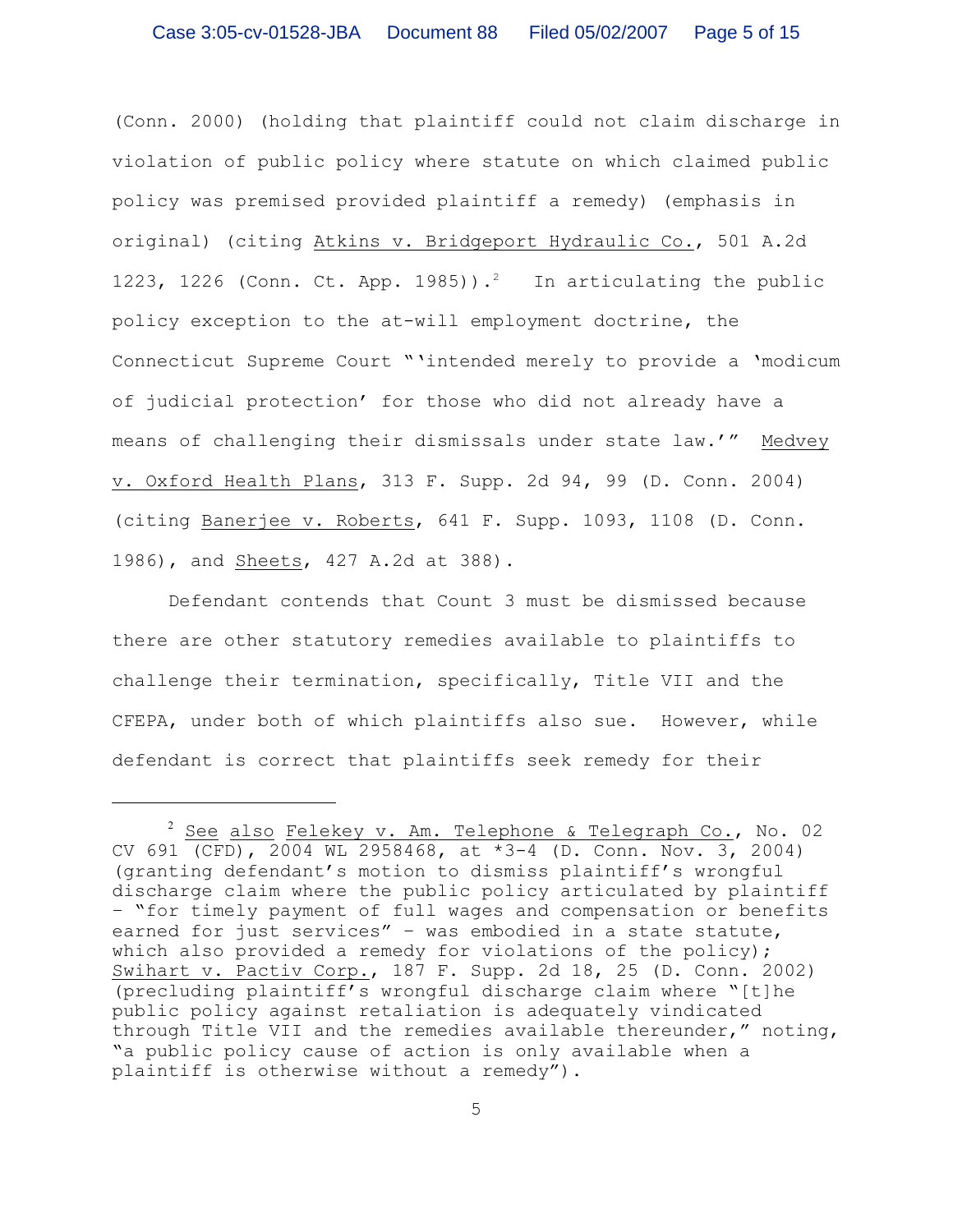termination in three separate counts, defendant's argument ignores the instruction by Connecticut courts that the rationale underlying the tort of termination in violation of public policy is that "permitting the discharge to go unaddressed would leave a valuable social policy to go unvindicated." See Burnham, supra. Thus, for example, this Court in Storm v. ITW Insert Molded Products, 400 F. Supp. 2d 443, 446 (D. Conn. 2005), dismissed a public policy termination claim, where "[t]he public policies against age discrimination articulated in the statutes referenced by plaintiff  $\ldots$  are already safequarded by the remedies enumerated in those statutes, and thus a claim for public policy wrongful discharge is not plaintiff's sole means for vindicating that anti-discrimination policy." By contrast, however, the policy underlying plaintiffs' Count 3 here – not serving alcohol to minors – is distinct from that underlying their Title VII and CFEPA claims – protecting against sexual harassment in the workplace – and thus maintenance of plaintiffs' other claims might nevertheless allow the alleged important public policy of not serving alcohol to minors to go unvindicated. Accordingly, plaintiffs' Count 3 advances a distinct and alternative theory of liability, related to a public policy that is not protected by Title VII and/or the CFEPA, and thus it will not be dismissed on this ground.

B. Applicability of Connecticut Public Policy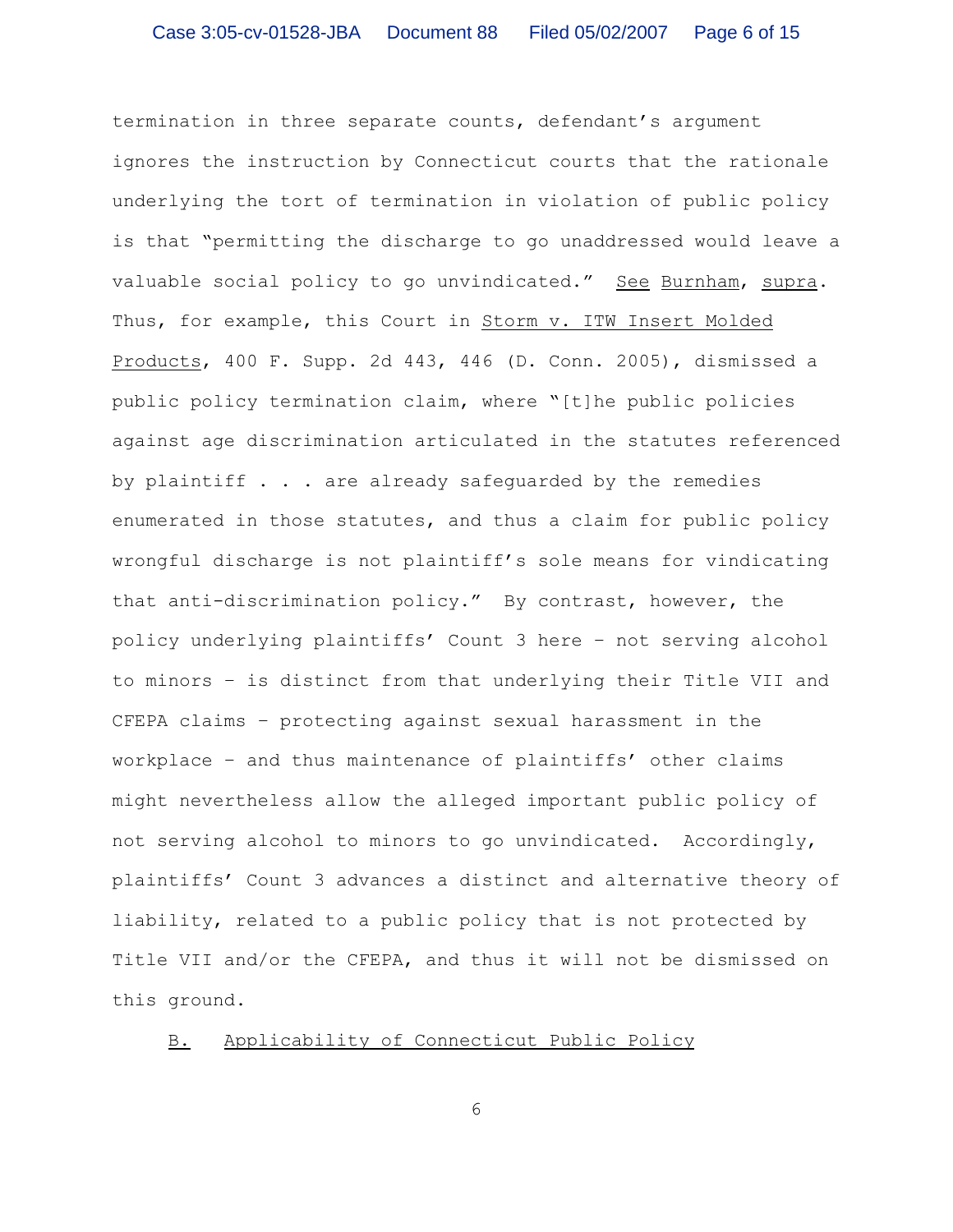Next, defendant contends that the Connecticut public policy alleged in Count 3, i.e., that articulated in Conn. Gen. Stat. § 30-86 that a licensed seller of alcoholic beverages not deliver such beverages to a minor, is not applicable here because the events giving rise to plaintiffs' claim occurred on the Reservation.

As a general matter, "[s]tate sovereignty does not end at a reservation's border [and] it was long ago that the [Supreme] Court departed from Chief Justice Marshall's view that the laws of a State can have no force within reservation boundaries." Nevada v. Hicks, 533 U.S. 353, 361 (2001) (internal quotations omitted). Accordingly, "it is now clear, an Indian reservation is considered part of the territory of the State." Id. at 361-62. Thus, ordinarily "even on reservations, state laws may be applied unless such application would interfere with reservation self-government or would impair a right granted or reserved by federal law." Mescalero Apache Tribe v. Jones, 411 U.S. 145, 148 (1973).

While defendant references the doctrine of tribal sovereign immunity, and cites case law holding that "in order for Connecticut to assume civil jurisdiction [over private actions involving matters that occurred on tribal land], the state must first obtain the consent of the affected tribe" and that thus the applicable tribal court "is the exclusive forum for the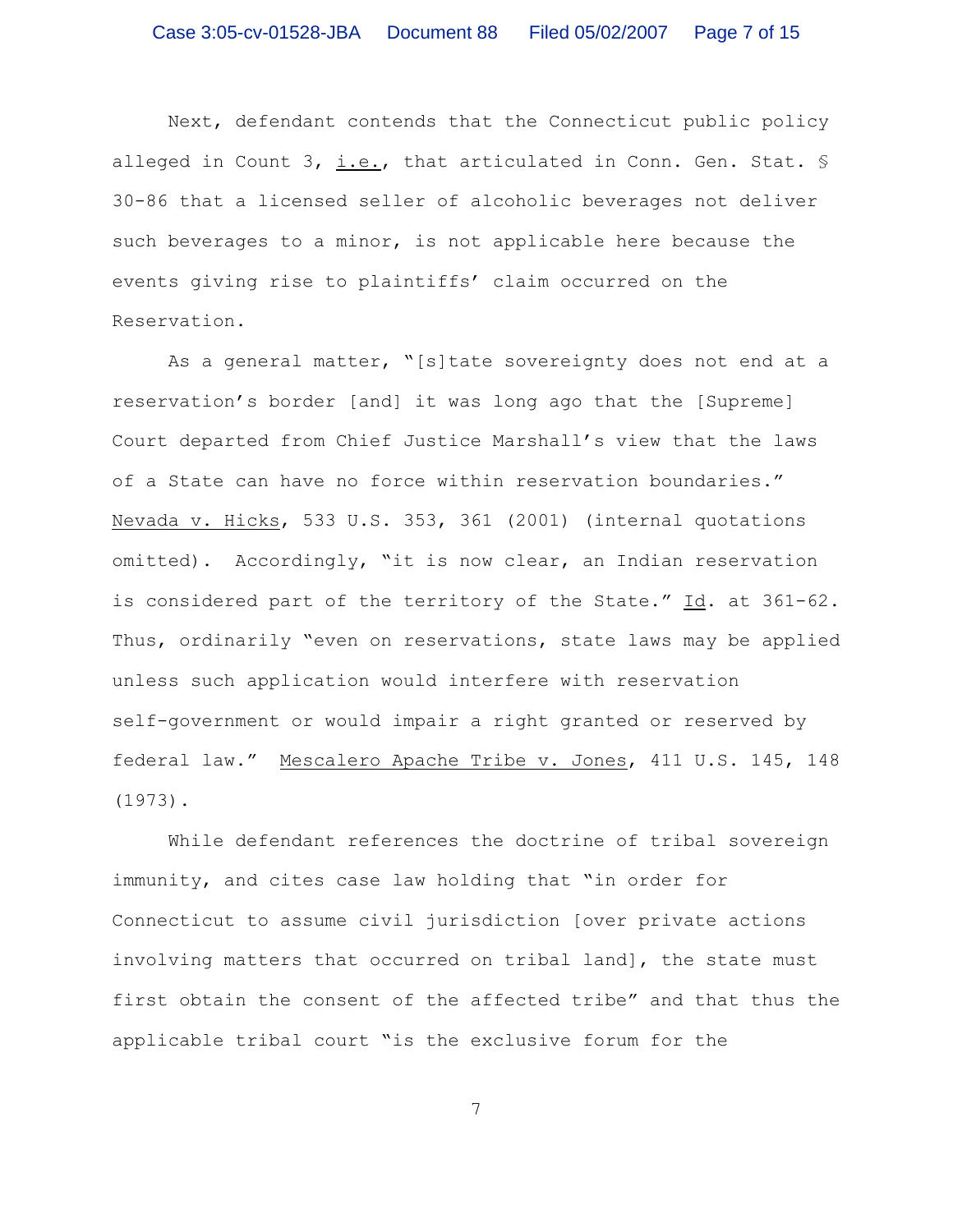adjudication and settlement of tort claims against the tribe and its employees because it is the forum in which the sovereign has consented to being sued,  $^{\prime\prime}$  such principles do not extend to matters involving exclusively non-tribal members where the tribe will not be affected by the outcome of the litigation, see, e.g., Ellis v. Allied Snow Plowing, Removal & Sanding Servs. Corp., 838 A.2d 237 (Conn. App. Ct. 2004) (observing that "tribes generally lack civil authority over the tortious conduct of nonmembers of the tribe unless the underlying activity directly affects the tribe's political integrity, economic security, health or welfare").<sup>4</sup> As plaintiffs here observe, there is no suggestion that the outcome of this case, or this claim, will have any

<sup>&</sup>lt;sup>3</sup> See Kizis v. Morse Diesel Int'l, Inc., 794 A.2d 498, 505 (Conn. 2002) (concerning Connecticut courts' subject matter jurisdiction over civil litigation brought by non-member of tribe against employees of tribe and the Mohegan Tribal Gaming Authority over an injury that occurred on the Mohegan Reservation).

<sup>&</sup>lt;sup>4</sup> Ellis held that a negligence claim against a contractor hired by a tribe to provide snow removal service on its parking lot was not within the tribal court's exclusive jurisdiction, rejecting the contention that a "properly authorized tribal court with broad tribal authority unfailingly ousts the [Connecticut] Superior Court of jurisdiction to hear any case that is in any way related to tribal activities." See also Horn v. Lewis Equipment Co., LLC, No. X04CV030104509S, 2004 WL 2222399, at \*2 (Conn. Super. Ct. 2004) (holding that Connecticut state court jurisdiction existed over dispute between two non-tribal corporations where no tribal member was involved in dispute, the applicable contract concerned activity at the Mohegan Sun Hotel but related neither to gaming nor to any specific tribal activity, and there was no tribal self-governance issue at stake).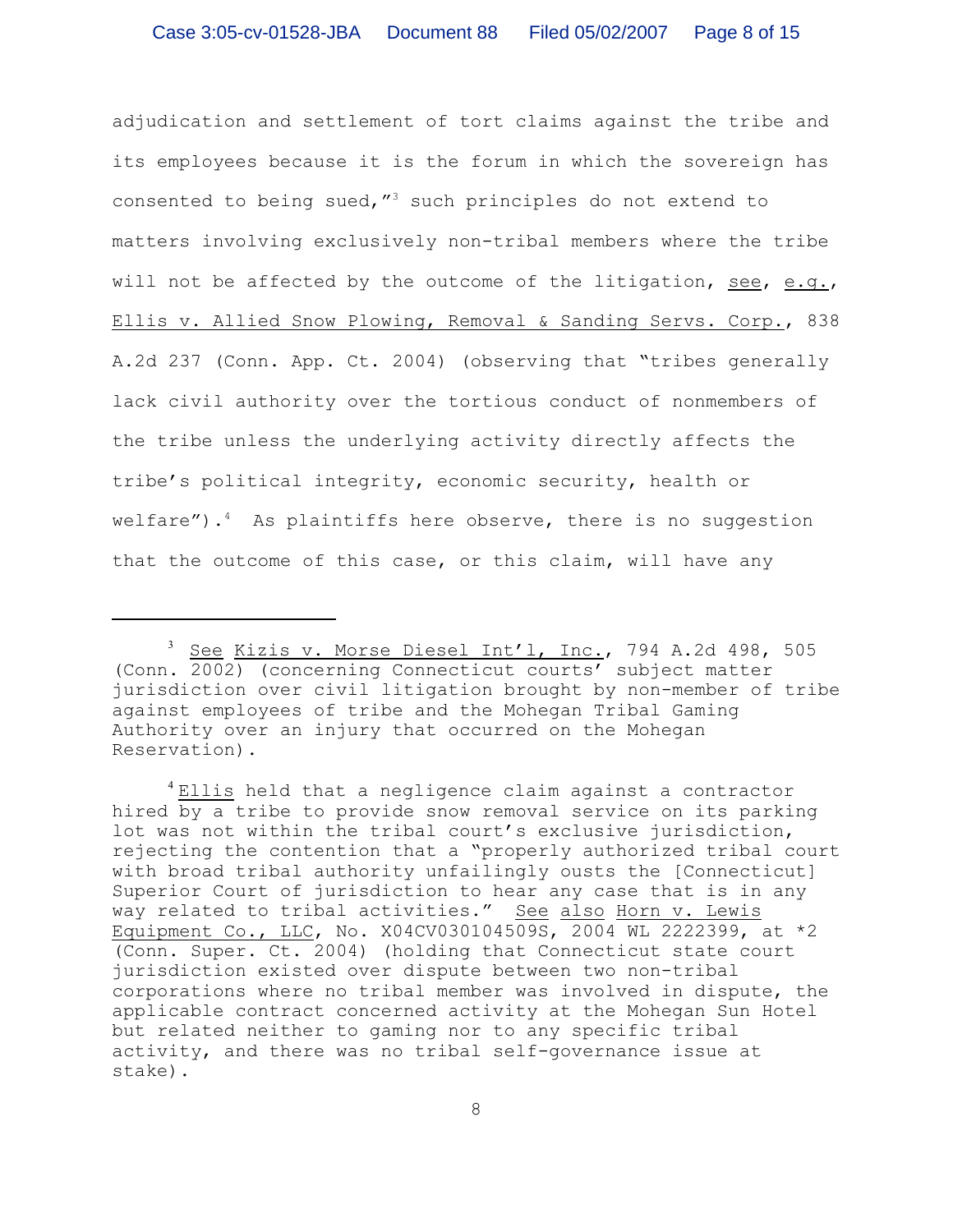effect on the governance of the Mohegan Nation nor any of its members.

Morever, and in any event, the scope of the Tribe's exclusive civil jurisdiction is distinct from the issue of whether Connecticut's public policy extends to events occurring within the Reservation's borders, and defendant does not cite authority suggesting otherwise. In fact, with respect to the specific public policy at issue here, the Supreme Court has found that "tradition simply has not recognized a sovereign immunity or inherent authority in favor of liquor regulation by Indians," rather, there is a "historical tradition of concurrent state and federal jurisdiction over the use and distribution of alcoholic beverages in Indian country [] justified by the relevant state interests involved." See Rice v. Rehner, 463 U.S. 713, 722, 724 (1983) (noting states' "unquestionable interest in the liquor traffic that occurs within its borders"). Accordingly, "the tribes have long ago been divested of any inherent selfgovernment over liquor regulation." Id. at 726; see also 98 Op. Conn. Att'y Gen. 13, 1998 WL 1109417 (1998) (interpreting Rice as holding "that state laws were not preempted [by operation of federal law] and that in fact, 18 U.S.C. § 1161 explicitly delegated to the states and to the tribes Congress' authority to regulate liquor transactions on Indian reservations" and "[w]hile the Tribes have concurrent authority to regulate liquor sales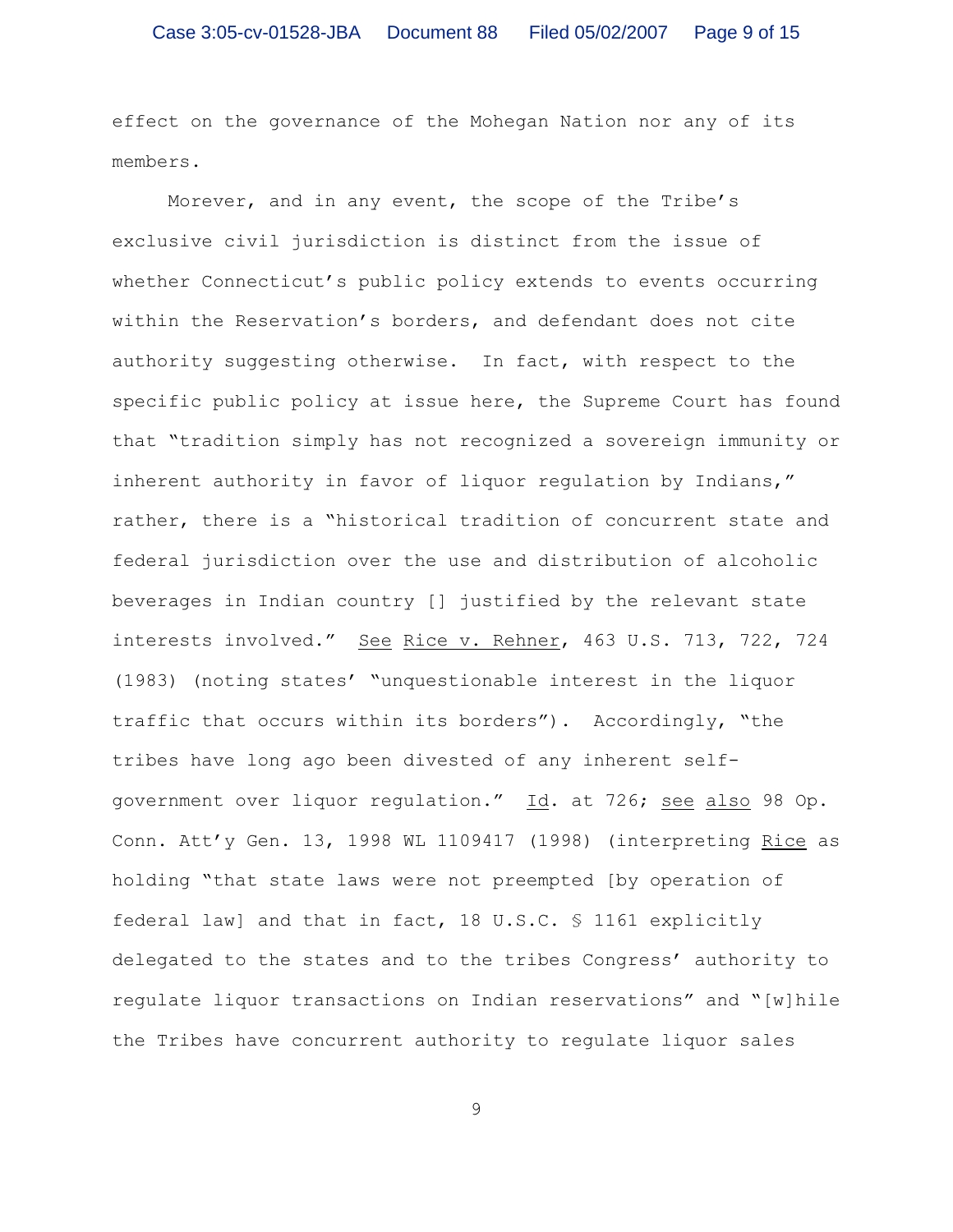within their borders, they may not sell and distribute alcoholic beverages unless they comply with state law"). In the absence of contrary authority, Connecticut's public policy prohibiting serving alcohol to minors, as articulated in Conn. Gen. Stat. § 30-86, applies to defendant here, notwithstanding that its business is operated on the Mohegan Reservation.<sup>5</sup>

#### C. Other Considerations

Defendant also contends that the public policy alleged to have been violated here is not sufficiently "important" or "clearly articulated," that plaintiffs have not alleged an objective violation of that policy or a sufficient nexus between defendant's conduct and a clear mandate of public policy, and that plaintiffs have not alleged an intentional violation of that policy.

Addressing these arguments seriatim, the alleged public policy prohibiting serving alcohol to minors is reflected in Conn. Gen. Stat. § 30-86(b), which clearly prohibits "[a]ny permittee or any servant or agent of a permittee" from "sell[ing] or deliver[ing] alcoholic liquor to any minor." Section 30- 86(b)(3), to which defendant refers, excepting the prohibition

 $5$  Additionally, as represented by defense counsel at the January 4, 2007 pretrial conference, the Reservation also has a drinking age of 21 and its own liquor policy adopts the statutory provisions of Connecticut's liquor law (see also Tribe Liquor Control Code, Art. V,  $\frac{1}{5}$  3-281 [Doc. # 75-2]). Thus state and tribal policies are entirely compatible.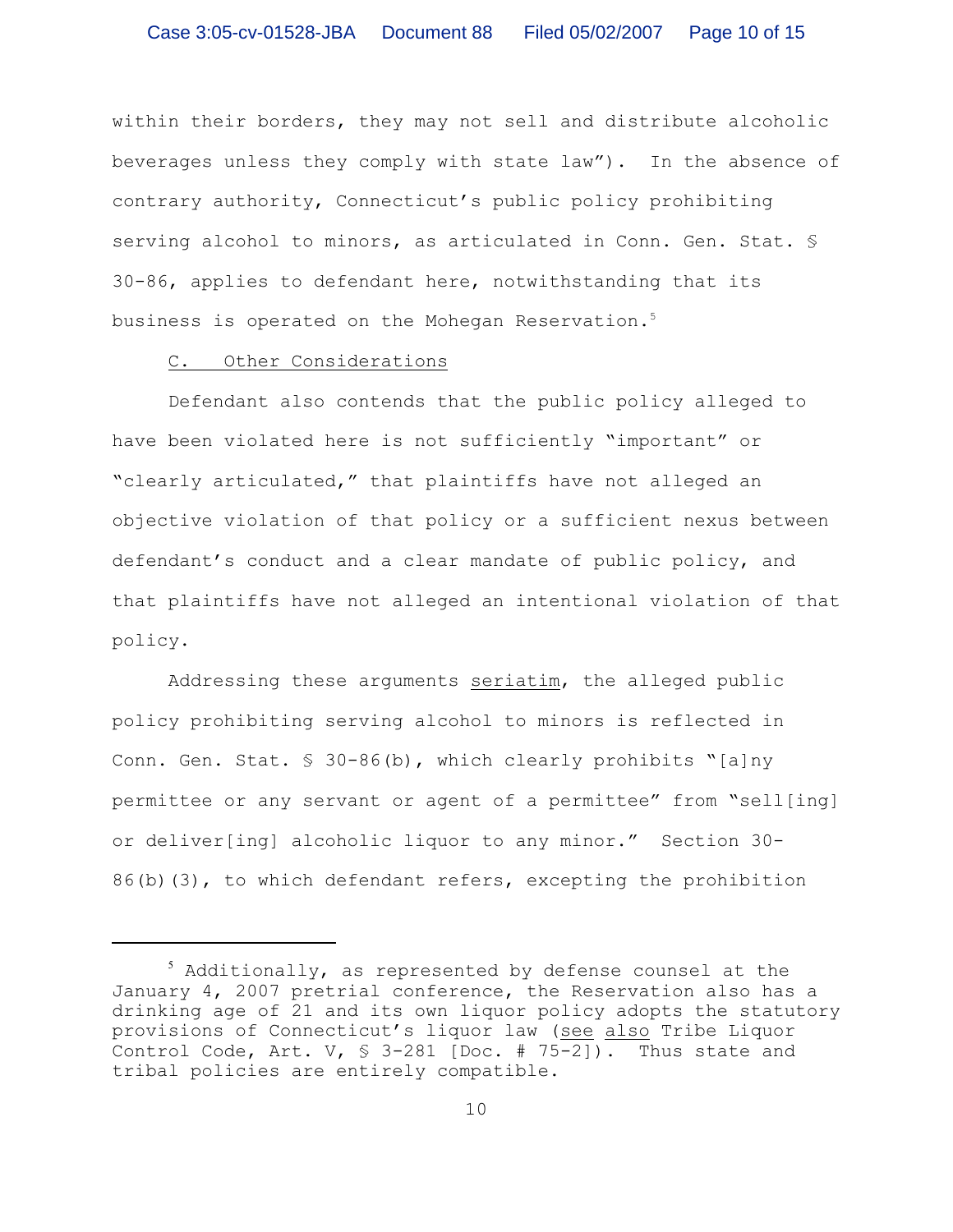from "shipment or delivery made to a person over age eighteen who is an employee or permit holder under section 30-90a and where such sale, shipment or delivery is made in the course of such person's employment or business," is clearly inapplicable to the allegations in the Complaint, which establish that the minor was being served alcohol for consumption, not sale, shipment or delivery, and that such activity did not take place in the course of the minor's employment or business, occurring only after operating hours and with no customers present.

Next, defendant argues that Count 3 fails to allege facts which objectively demonstrate that defendant (as opposed to Wright) actually committed the claimed public policy violation or establish a nexus between its conduct and the claimed violation. However, the directives of the cases cited by defendant that an employee's subjective beliefs cannot form the basis for a public policy termination claim, see, e.g., Parsons v. United Techs. Corp., 700 A.2d 655, 666 (Conn. 1997); Fenner v. Hartford Courant Co., 822 A.2d 982, 989 (Conn. App. Ct. 2003), are inapposite here where the objective violation claimed by plaintiffs is defendant's termination of them for their efforts to ensure compliance with Conn. Gen. Stat. § 30-86(b) by reporting Wright's activity. See Maury v. Computer Sciences Corp., No. 02cv1492 (DJS), 2005 WL 646217, at \*6 (D. Conn. Mar. 16, 2005) (observing "[t]he Connecticut Supreme Court has established that it is a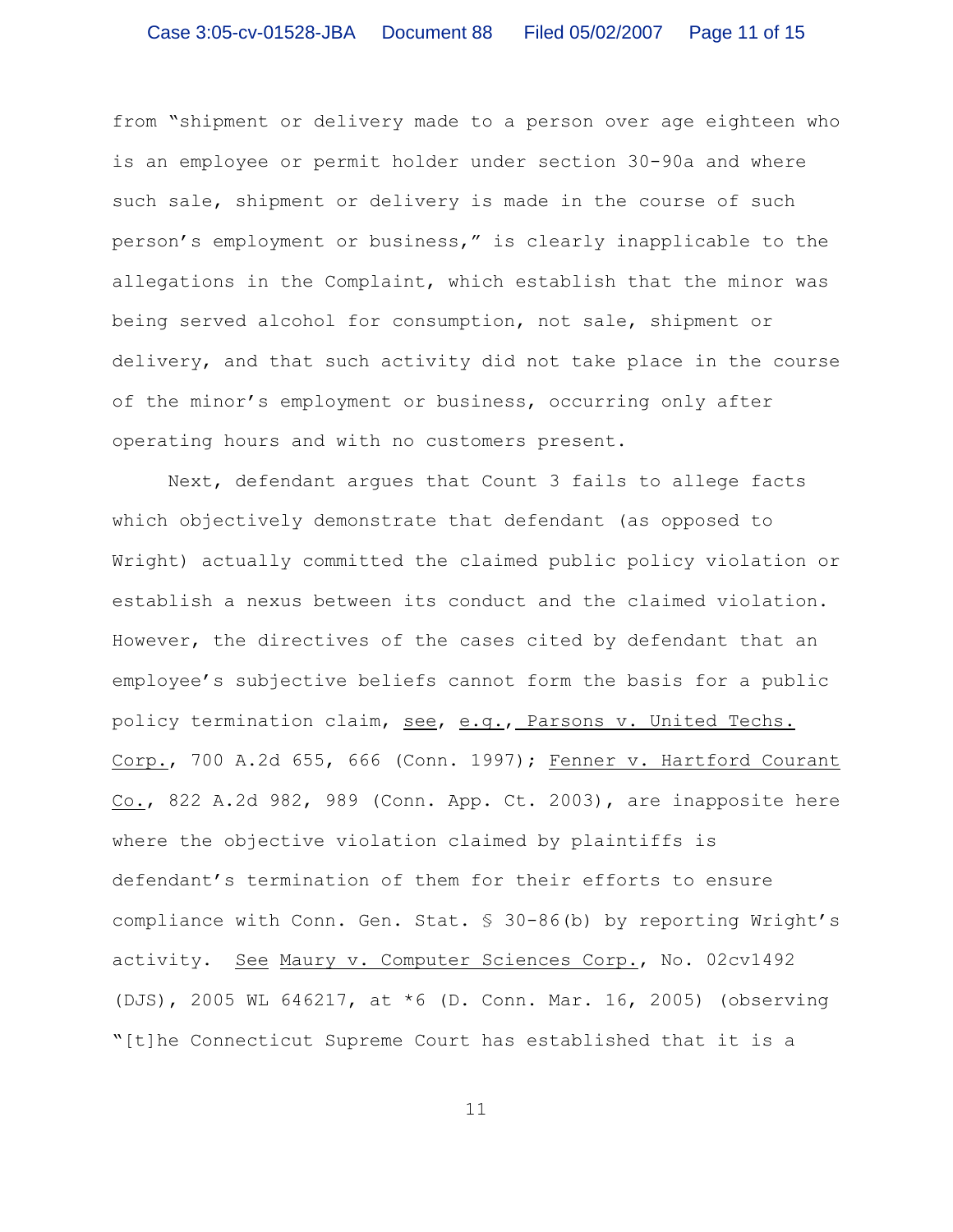violation of public policy for an employer to terminate an employee in retaliation for efforts to ensure compliance with state and federal laws" and holding that plaintiff proffered "far too many incidents of possible copyright violations for his evidence to be dismissed as insufficient") (citing Faulkner v. United Techs. Corp., 693 A.2d 293 (1997); Sheets, 427 A.2d at 388-89 (reversing order granting motion to strike where "plaintiff alleged that he had been dismissed in retaliation for his insistence that the defendant comply with the requirements of a state statute, the Food, Drug and Cosmetic Act," observing "when there is a relevant state statute we should not ignore the statement of public policy that it represents")); Thibodeau v. Design Group One Architects, LLC, 802 A.2d 731, 735 n.10 (Conn. 2002) (observing that the Connecticut Supreme Court in Sheets "concluded that Sheets . . . had stated a claim for wrongful discharge on the basis of his contention that he was dismissed in retaliation for his efforts to ensure that his employer's products would comply with the applicable law relating to labeling") (emphasis added).<sup>6</sup>

 $6$  The Court is unpersuaded by defendant's attempt to distinguish Maury, Faulkner, and Sheets. While Faulkner and Sheets did involve discharges resulting from employees' refusals to commit unlawful acts which could expose them to criminal sanctions, and in Maury, the plaintiff repeatedly objected to violations of copyright law, the holdings of these cases did not limit public policy termination claims to such circumstances or impose a bright-line rule concerning the amount of unlawful behavior or the number of times a plaintiff must have objected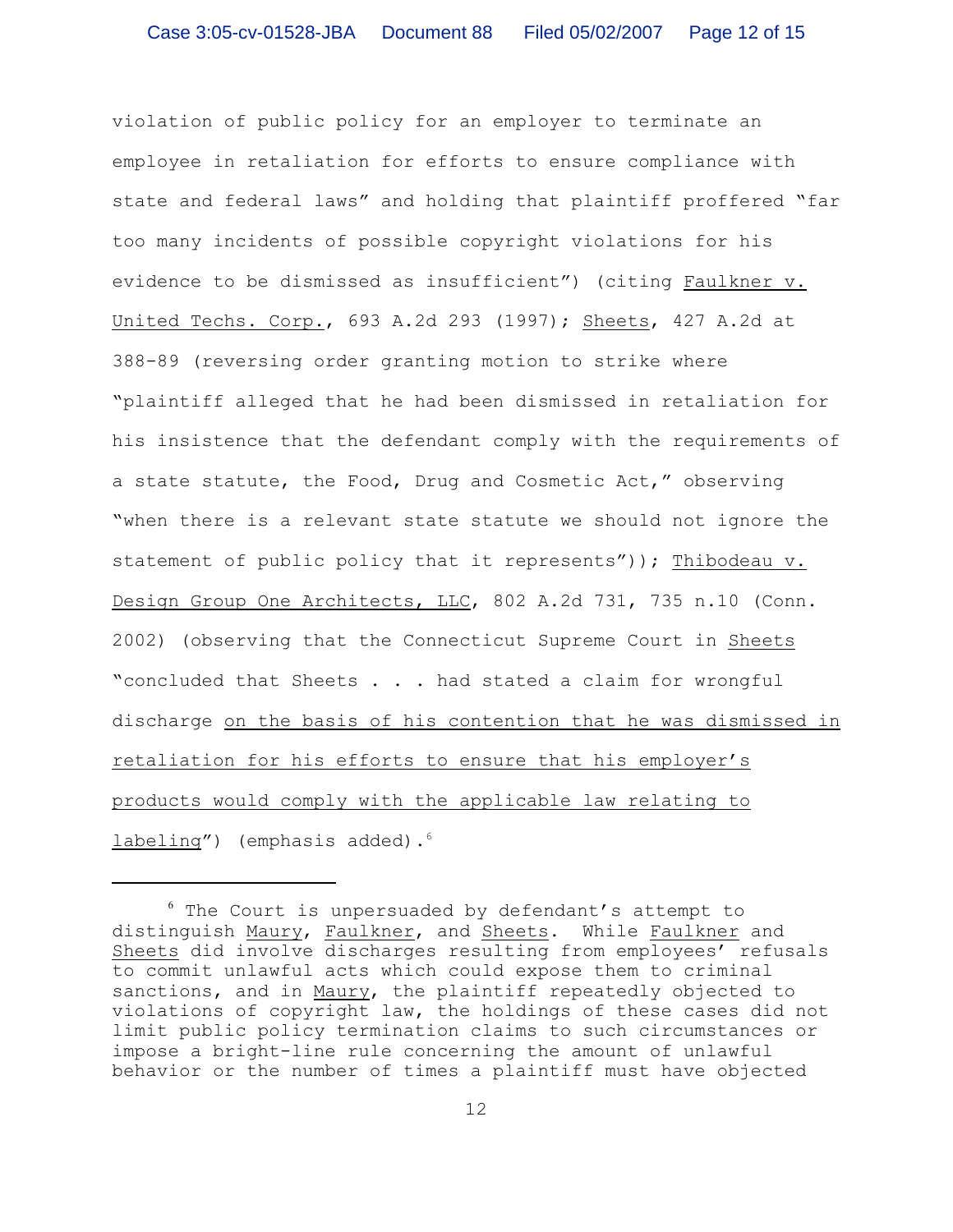For the same reason, defendant's argument about the lack of nexus between its conduct and the public policy at issue fails because the violation plaintiffs allege is defendant's termination of them in retaliation for their efforts to ensure compliance with the public policy of not serving alcohol to minors, as articulated in Conn. Gen. Stat. § 30-86(b).

Defendant's argument that plaintiffs' allegations, if proved, would not establish that defendant intended to frustrate public policy, because "[t]he plaintiffs' allegations fail to convey any implication, let alone an express accusation that the employer was aware of the activity at the time it occurred, let alone that it intended the activity to occur," Def. Mem. at 19, misses the mark: plaintiffs' claim is not that defendant is liable for the alleged service of alcohol to a minor by Wright, but rather that defendant is liable for its termination of plaintiffs in retaliation for their complaints to defendant that Wright had plied a minor with alcohol. See Compl. 1 49 ("By

to/reported that conduct. Defendant maintains that "[u]nder plaintiffs' theory, every employee who observes – but does not participate in – a supervisor's single violation of an important public policy, and who reports such violation to her employer, is immune from termination on an at-will basis." See Def. Reply [Doc. # 85] at 4-5. This is an overstatement because it overlooks the reality that such plaintiff must prove that he or she was terminated in retaliation for his or her reports of such unlawful conduct; while the amount of allegedly unlawful conduct, and/or the number of times plaintiffs voiced complaints, may be relevant to the jury's causation determination, these considerations do not render plaintiffs' public policy claim as alleged legally insufficient.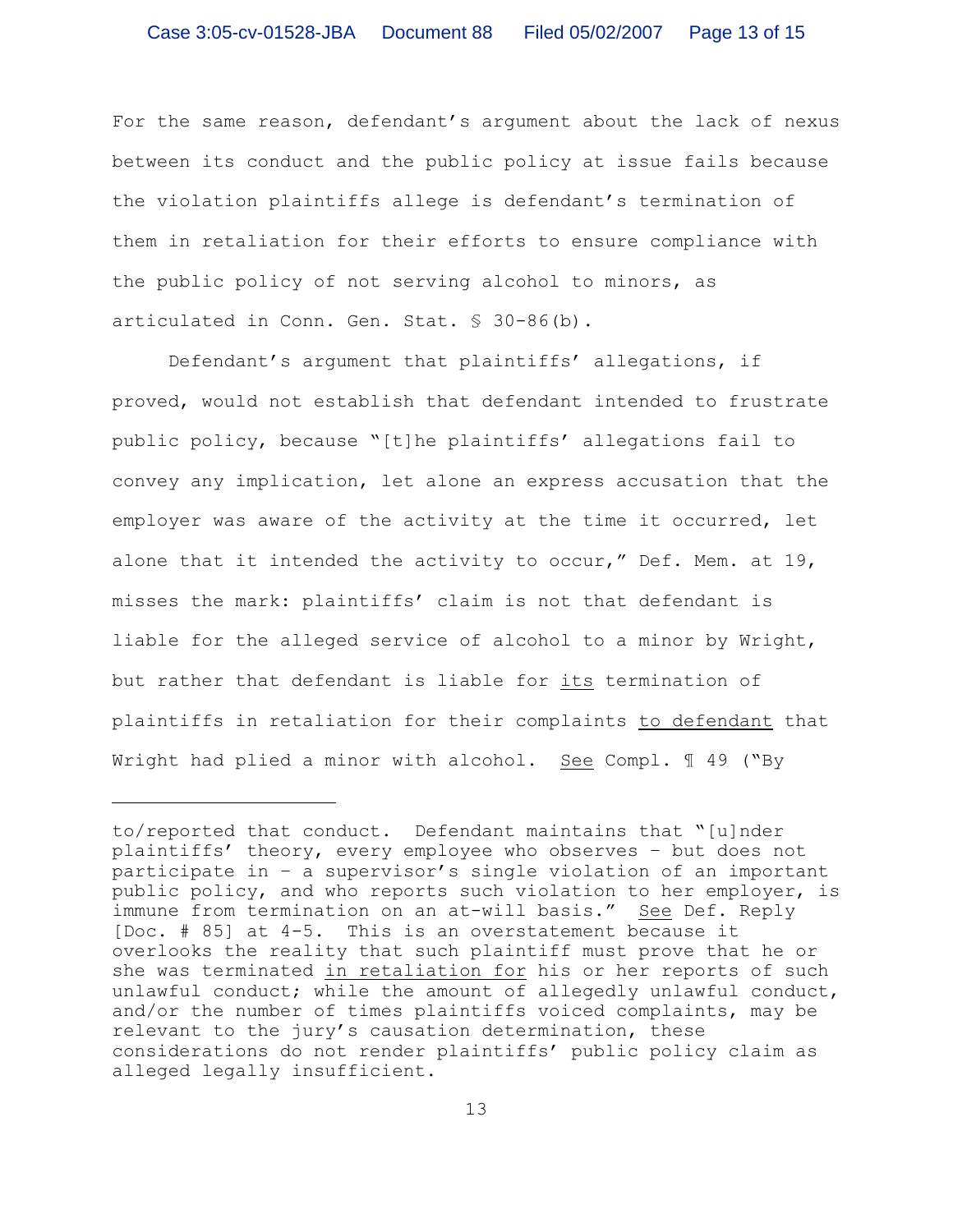reporting that Wright had served alcoholic beverages to a minor at Mohegan After Dark, the Plaintiffs were opposing conduct that offends public policy), ¶ 51 ("By terminating the Plaintiffs because they opposed this conduct, the Defendant terminated the Plaintiffs in violation of public policy."). Of course, it will be plaintiffs' burden at trial to prove that the reason for their termination was retaliation for their conduct in reporting the claimed violation as they allege, but their allegations are not insufficient as a matter of law.<sup>7</sup>

 $^7$  While the Court is mindful that, as defendant observes, the public policy wrongful discharge exception to the at-will employment doctrine in Connecticut is narrowly construed, the cases cited by defendant where courts refused to expand the exception are distinguishable from the facts of this case. In those cases the plaintiff did not allege conduct covered by the statute/public policy claimed and/or a statutory remedy was available to the plaintiff for the violation claimed. See Banerjee v. Roberts, 641 F. Supp. 1093, 1108 (D. Conn. 1986) (no public policy termination claim where plaintiff did not allege violation of "anti-blacklisting" provision of Conn. Gen. Stat. § 31-51 before his dismissal and where Conn. Gen. Stat. § 46a-58(a) and 46a-60(a)(1) provided their own remedy for violation thereof); Thibodeau, 802 A.2d 731 (architecture firm not "employer" within meaning of CFEPA, having less than three employees, and thus public policy against sex discrimination was inapplicable); Burnham, 745 A.2d 178 (plaintiff's reporting unsafe dental practices to a dental association did not constitute reporting to a "public body" and statute provided remedy for the allegedly retaliatory conduct); Daley v. Aetna Life & Casualty Co., 734 A.2d 112 (Conn. 1999) (no public policy claim for termination in retaliation for criticizing employer's failure to provide flexible work schedules for working parents because no requirement existed in either state or federal Family and Medical Leave Acts to provide such arrangements); Carbone v. Atlantic Richfield Co., 528 A.2d 1137 (Conn. 1987) (employee terminated for failing to obtain accurate information concerning competitors' pricing had no public policy termination claim where he challenged the "manner" in which he was terminated but